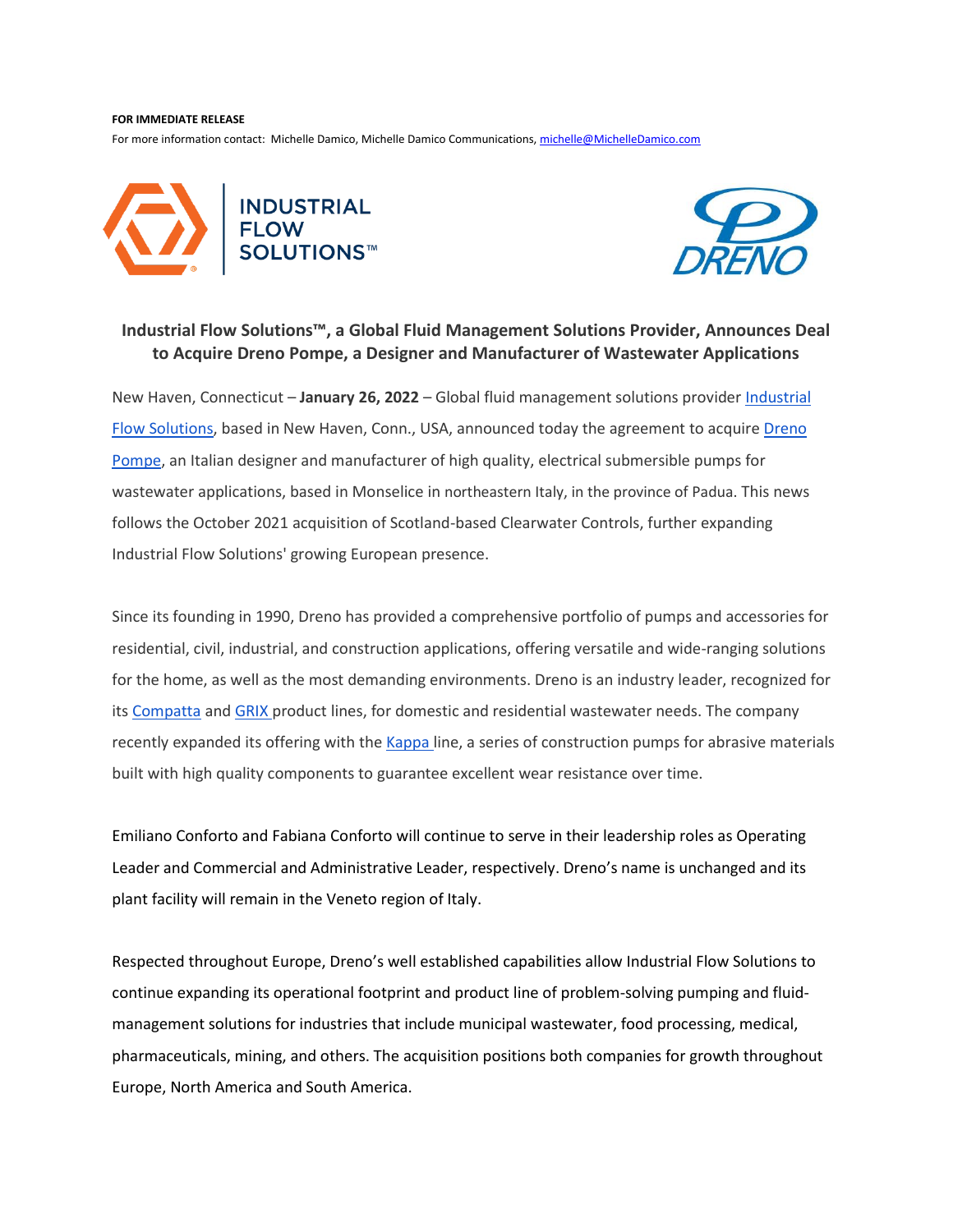"We see a long and complementary partnership between Industrial Flow Solutions and Dreno Pompe and are excited to be collaborating with such a respected brand," said John Wilson, President of Industrial Flow Solutions. "We share a commitment of delivering high quality and reliable wastewater solutions through exceptional customer service," he added.

"To be partnering with Industrial Flow Solutions is a great opportunity for Dreno Pompe. We stand for high quality among manufacturers in Europe, and they too have a similar commitment to quality, precision-made products and superior customer service," said Emiliano Conforto, Operating Leader, Dreno Pompe. "We are eager to grow our customer base beyond Europe, under the leadership of John Wilson," he added.

Translink sell-side advisors Gerardo Dal Piva and Alberto Furlan commented on their collaboration with the Conforto family.

"Working with the Conforto family has been an absolute pleasure. This transaction is a testament to the quality of the work they have done over the past three decades," commented Dal Piva.

"Project relevance and cultural fit were of utmost importance to us in selecting the right buyer and we firmly believe that May River will be the perfect steward of capital for Dreno in the years to come," added Furlan.

Mauro Battistella and his team at CMS Law served as legal counsel for Industrial Flow Solutions.

## **About Industrial Flow Solutions**

Industrial Flow Solutions specializes in the design, manufacturing, sales and service of pumping and fluid management solutions for harsh, rugged environments. With [OverWatch™](https://flowsolutions.com/products/engineered-systems/) direct in-line pump systems, BJM Pumps<sup>®</sup> products, [Stancor®](https://flowsolutions.com/stancor-pumps-controls/) Pumps and Controls an[d Clearwater Controls,](https://clearwatercontrols.co.uk/) the company offers a comprehensive portfolio of submersible and direct in-line pumps and controls ideal for industrial, commercial and municipal wastewater applications. Industrial Flow Solutions, headquartered in New Haven, Conn., is a portfolio company of [May River Capital,](https://mayrivercapital.com/) a Chicago-based private-equity firm